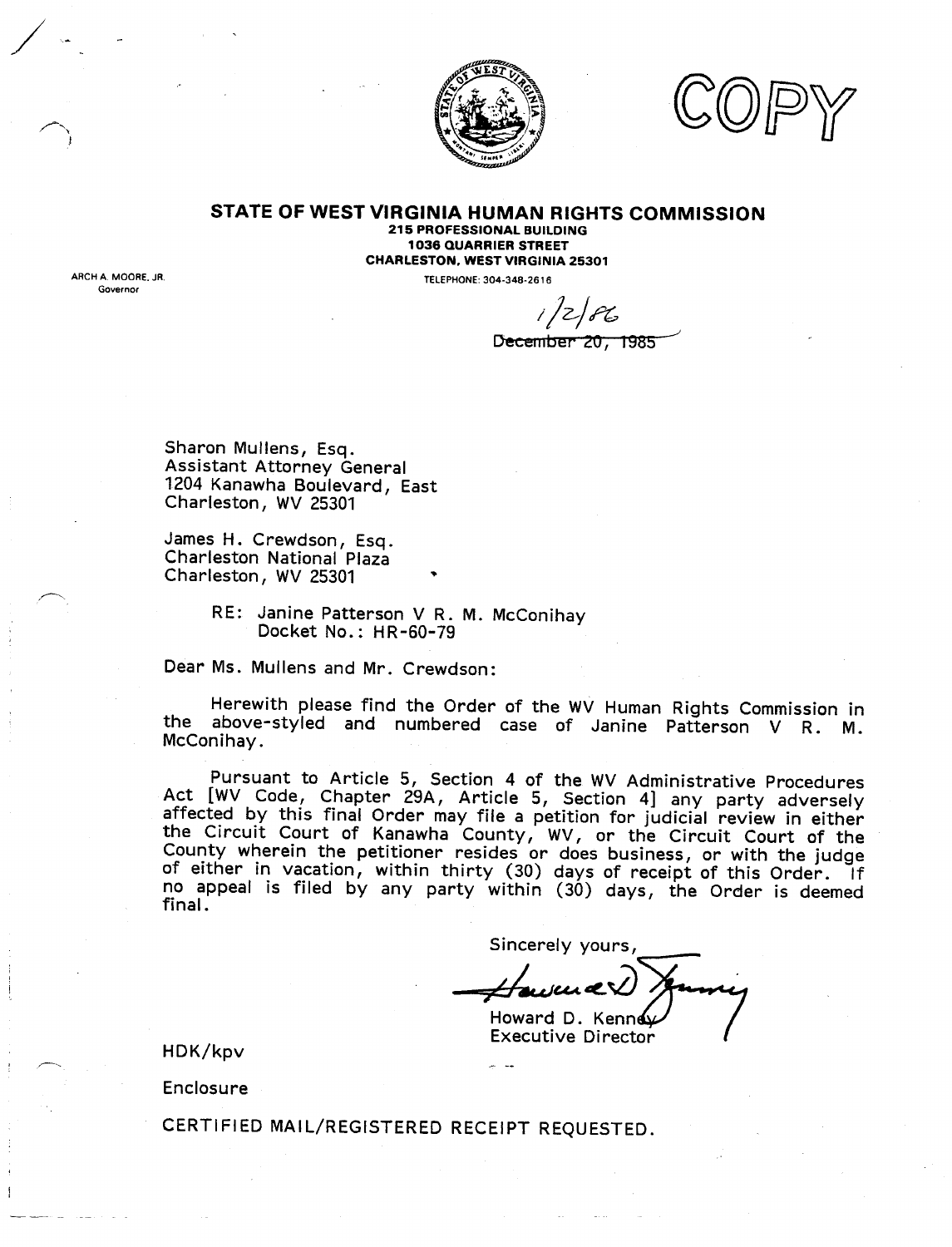# BEFORE THE WEST VIRGINIA HUMAN RIGHTS COMMISSION

JANINE PATTERSON, Complainant,

#### $\overline{\mathbf{v}}$ .

## DOCKET NO. HR-60-79

R. M. MCCONIHAY, Respondent.

### FINAL ORDER

At its regularly scheduled meeting held on November 13, 1985, the Commission reviewed the record in this case and thereafter adopted the Hearing Examiner's Findings of Fact and Conclusions of Law as its own.

It is therefore, ORDERED that the Findings of Fact and Conclusions of Law of the Hearing Examiner be attached hereto and made a part hereof for all pertinent purposes.

It is further ORDERED that:

1. That the Complainant be awarded the sum of \$360.00 representing additional rent which the Complainant was required to pay.

2. That the Complainant be awarded the further sum of \$2,500.00 as incidental damages for humiliation and embarrassment caused by the Respondent's unlawful conduct.

Entered this  $5$  day of <u>recorriber</u>, 1985.

## WV HUMAN RIGHTS COMMISSION

BY ITS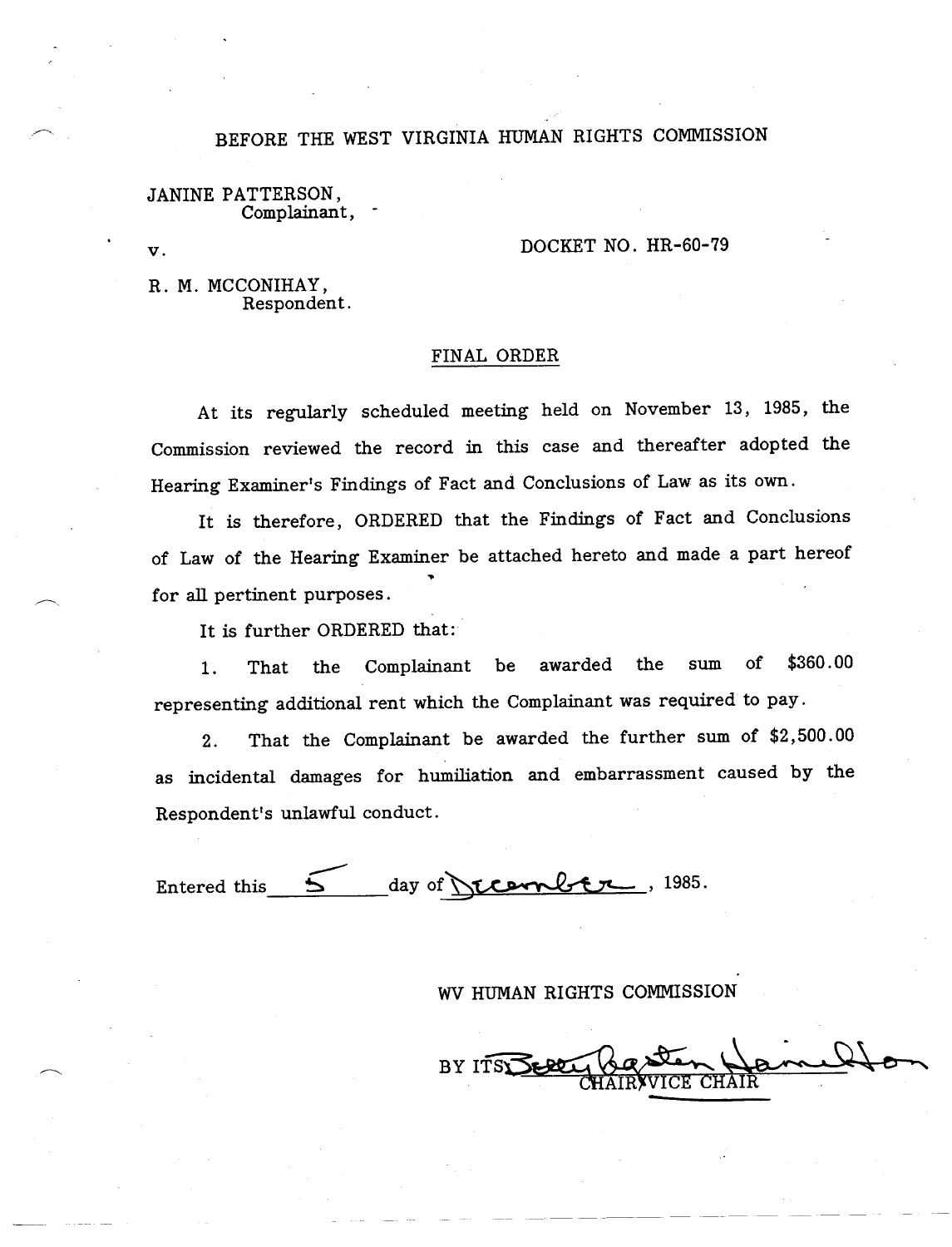WEST VIRGINIA SUPREME COURT OF APPEALS<br>FOR THE 'OR THE<br>BIAN BICL EST VIRGINIA HUMAN RIGHTS COMMISSION



JANINE PATTERSON

Complainant

 $\overline{\mathbf{v}}$ s:

*I - -.J*

DOCKET NO. HR-60-79 RECEIVED

R. M. McCONIHAY

Respondent

 $0$ GT  $\alpha$   $7$  1925 *W.V.* HUMAN RIGHTS COMM  $-926$ 

## FINDINGS OF FACT AND CONCLUSIONS OF LAW

Pursuant to notice issued to the respective parties hereto, this matter came on for hearing on the 29th day of May, 1985, beginning at 9:00 a.m. in Conference Room E, Building 7, State Capitol Complex, Charleston, West Virginia. Robert R. Harpold, Jr., Hearing Examiner, presided, the parties having specifically waived the presence of a hearing commissioner.

The complainant, Janine Patterson, appeared in person and by her counsel, Sharon Mullins, and the respondent, Mrs. R. M. McConihay, appeared in person and by her counsel, James H. Crewdson.

It appearing to the hearing examiner that notice, as required by law, setting forth the time and place of the hearing and the matters to be heard, had regularly been served upon the respective parties hereto and that the same appeared in person; the hearing was convened at the aforesaid time and place.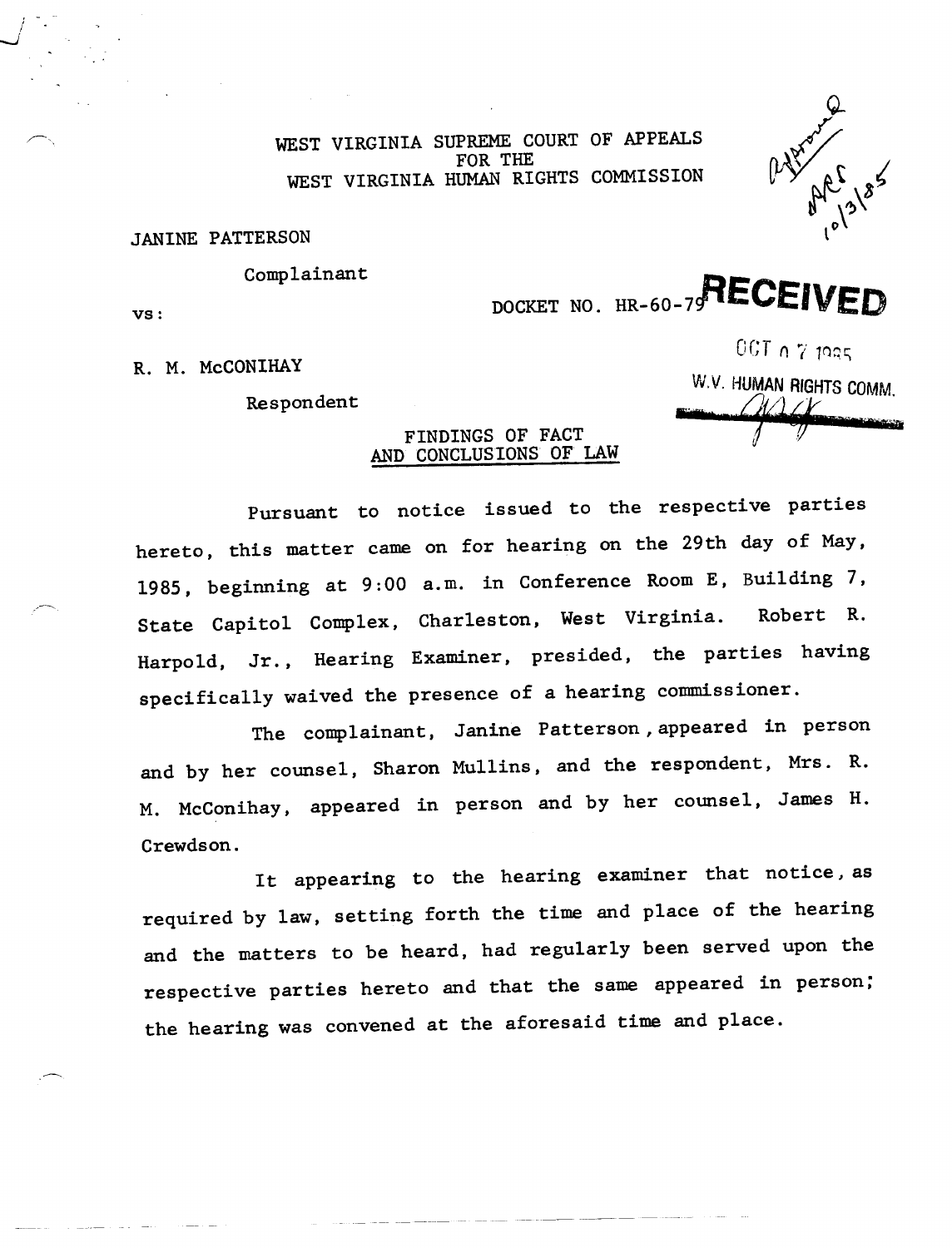Upon due consideration of the evidence and exhibits filed herein, the hearing examiner hereby makes the following findings of fact and conclusions of law:

*.... j*

#### FINDINGS OF FACT

1. The respondent, Ruby M. McConihay, a white female, resides at 1931 Washington Avenue, St. Albans, Kanawha County, West Virginia, and has been a property owner in St. Albans, Kanawha County, West Virginia for approximately thirty-three (33) years and owns ten (10) rental homes in St. Albans, Kanawha County, West Virginia, collecting monthly rent from the same.

2. The complainant, Janine Patterson, is a 29 year old black woman.

3. In July 1978, respondent advertised for rent a house located at 2815 Lincoln Avenue, St. Albans, Kanawha County, St. Albans, West Virginia.

4. Complainant contacted respondent because of an advertisement in the newspaper which specifically indicated "infants only."

5. Respondent's usual practice in renting her homes was to inform prospective tenants of the rental property address, have them go to the rental home, look at it from the outside, view the neighborhood, and if interested call her back and schedule an appointment with her to be shown the inside.

6. On July 24, 1978, complainant, having previously telephoned respondent, scheduled an appointment to view the

 $-2-$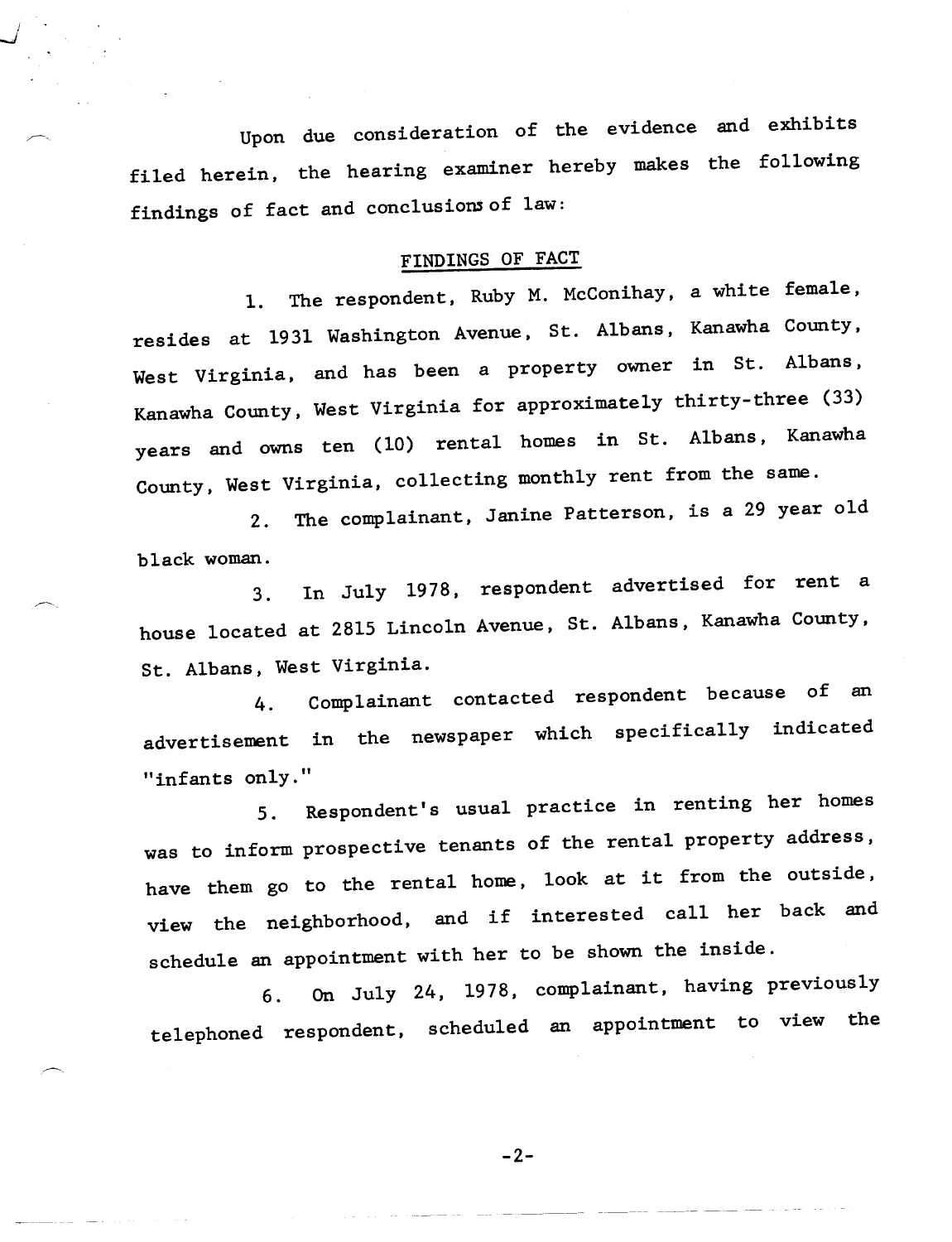rental home located at 2815 Lincoln Avenue, St. Albans, West Virginia.

7. Complainant, accompanied by a co-worker, Mrs. Julian Adkins, went to view the rental home.

8. Mrs. Adkins observed that the neighborhood location of the rental home was nice and that children were present in the neighborhood.

9. Respondent showed the home, which was a two to three bedroom house with hardwood floors and a "nice size yard" to complainant.

10. After viewing the house, complainant discussed with respondent the fact that she had a child who would be living in the rental home.

11. On July 24, 1978, after seeing the rental home, complainant offered respondent a deposit on the house. The rental was \$245 per month. The lease was for a period of one year.

12. Respondent informed complainant at that time that she had already accepted a deposit from a single parent and thus could not accept hers. However, respondent stated that if the other person decided not to rent the house she would let her know.

13. Complainant wrote her name, address and telephone number on a piece of paper and handed it to respondent in order that respondent could contact her if she were willing to rent the house to her.

 $-3-$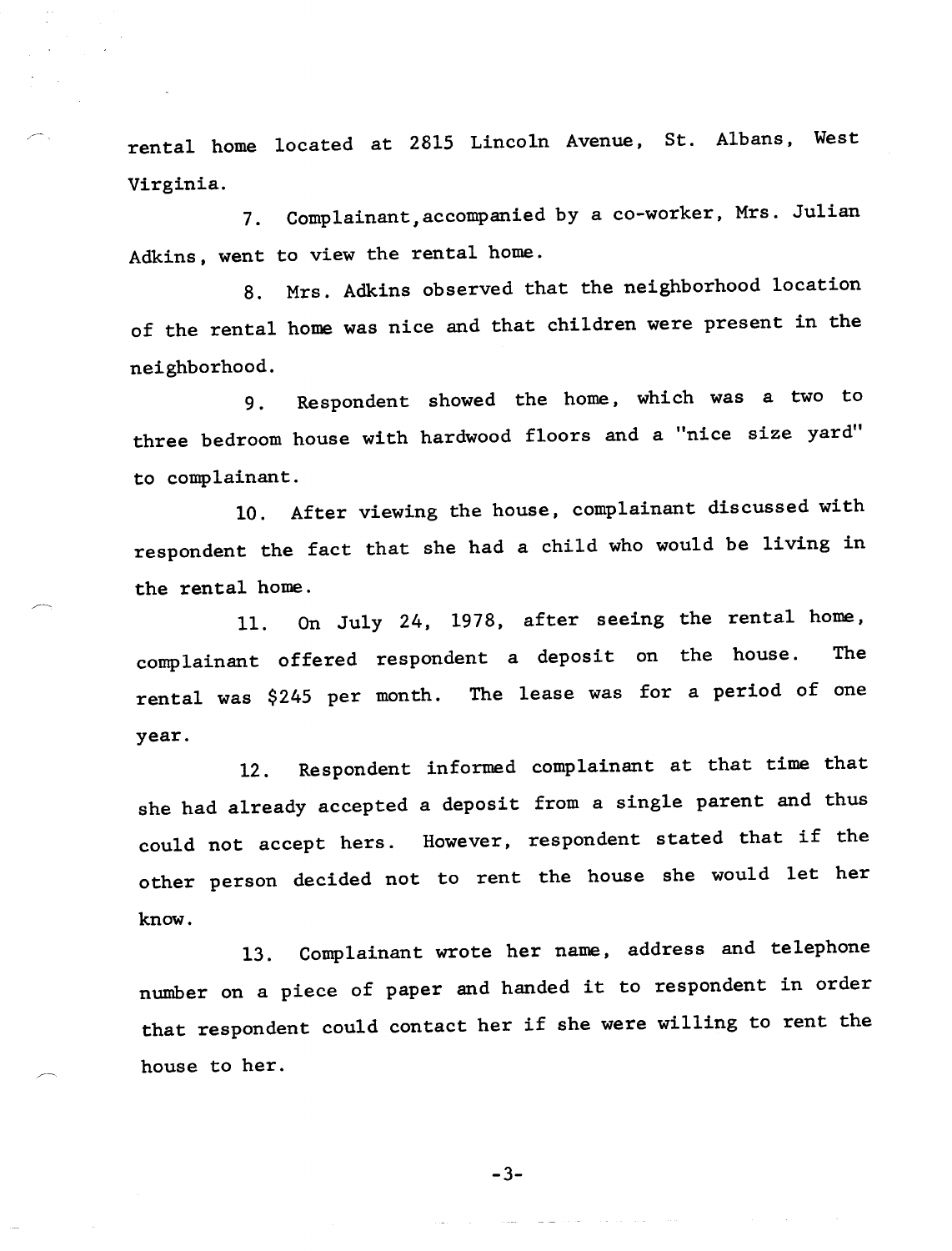14. Upon leaving the house, Mrs. Adkins observed respondent ball up and throw down the piece of paper complainant had given Mrs. McConihay upon which she had written her name and address and telephone number. Respondent didn't remember what she did with the piece of paper.

15. Respondent never contacted complainant; however, on July 29th complainant contacted respondent and was told by the respondent that she had not heard from the other party, and was informed by the respondent that she would not rent the house to people with small children.

16. The respondent produced no deposit receipts.

17. Respondent had no black tenants residing in any of the ten rental homes owned by her in 1978 and had not rented to black tenants prior to 1978.

18. Mr. Lindell, an investigator from the West Virginia Human Rights Commission when serving the complaint in this matter, was told by respondent that she felt "these colored people would not take care of her property" as well as other similar comments. Respondent also informed Mr. Lindell that she had not rented to blacks.

19. Respondent informed Mr. Lindell that the reason she did not rent the 2815 Lincoln Avenue house to complainant was because she had a small child and would have to have a babysitter and that the babysitter would not take care of the property. Furthermore, a small child would do damage to the property and would be noisy, which would cause the neighbors to complain.

 $-4-$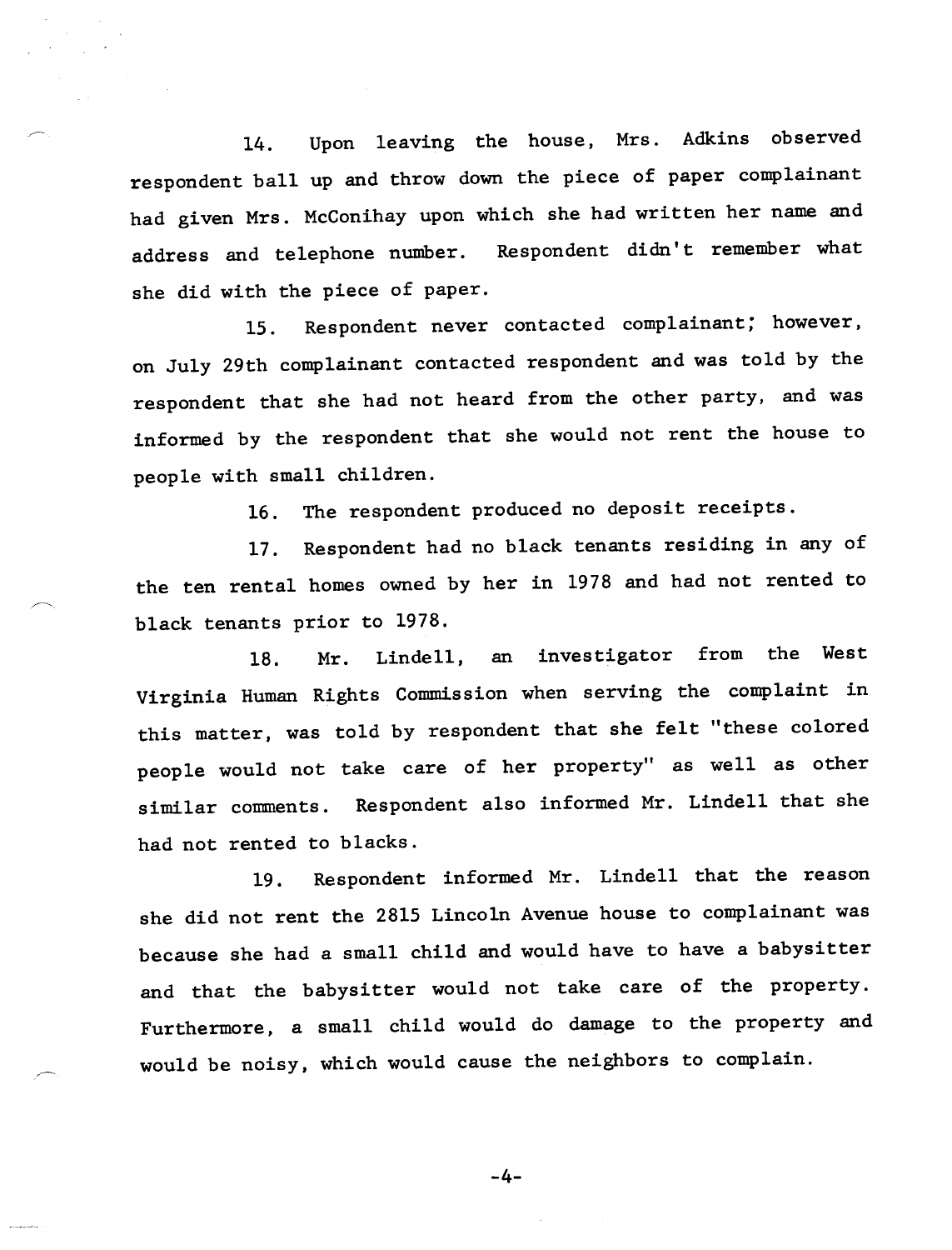20. Mr. Lindell and complainant observed evidence of children living or playing in the neighborhood. Respondent testified that there was a sign in the window but cou1dn't remember what it said.

21. Mr. Lindell and the complainant, observed a sign in the window of respondent's rental home saying children were acceptable.

22. The tenants who actually rented the rental house located at 2815 Lincoln Avenue, St. Albans, West Virginia, were white. They rented the house on August 25, 1978. They were married with no children.

23. Respondent stated that she had several other houses located close to the rental house and would have difficulty renting the other houses if she rented to people with children of preschool or infant ages. Respondent testified that the locations of her other rental homes other than the two located at 2815 and 2817 Lincoln Avenue, St. Albans, West Virginia, were in fact several blocks away from each other.

24. Respondent indicated that since 1978 she had rented to Italians and Jews.

25. Respondent in her August 4, 1978, letter stated that she wanted to rent her house to people with one school age child.

26. Complainant later rented a house in Cross Lanes for \$275 a month. The house she later rented contained a fur-

 $-5-$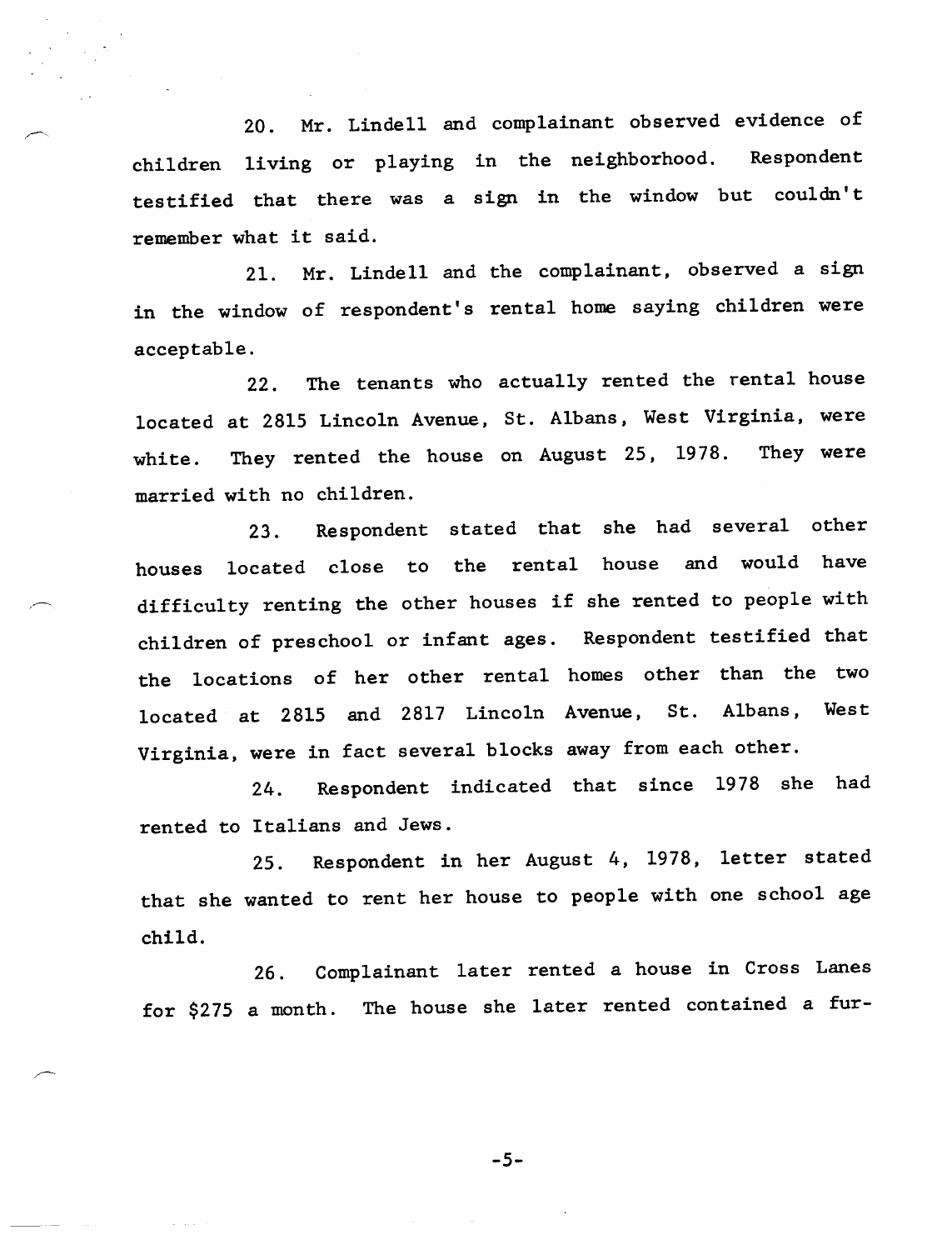nished stove and refrigerator, consequently the complainant chose to sell her stove and refrigerator for \$900.00.

27. Complainant was unable to car pool to work and consequently purchased a used 1977 Delta Oldsmobile for \$6,000.00

## CONCLU srONS OF LAW

The hearing examiner, having heard the evidence and having reviewed the exhibits filed at the hearing, hereby makes the following conclusions of law:

1. That the complainant, being a black female, is a member of a protected class.

2. That the respondent being the owner of rental property is a covered owner as defined by the West Virginia Human Rights Act (5-11-3).

3. That the parties are within the jurisdiction of the West Virginia Euman Rights Commission.

4. At all times referred to herein, 2815 Lincoln Avenue, St. Albans, Kanawha county, West Virginia, constituted a "housing accommodation" as defined in Code § 5-ll-3(k).

5. At all times referred to herein, the respondent, was the person having the right of ownership or possession of and the right to rent or lease the housing accommodation located at 2815 Lincoln Avenue, St. Albans, Kanawha County, West Virginia, within the meaning of Code  $\S$  5-11-9(g).

6. At all times referred to herein the complainant is and has been a citizen and resident of West Virginia within the meaning of Code  $\S$  5-11-2.

 $-6-$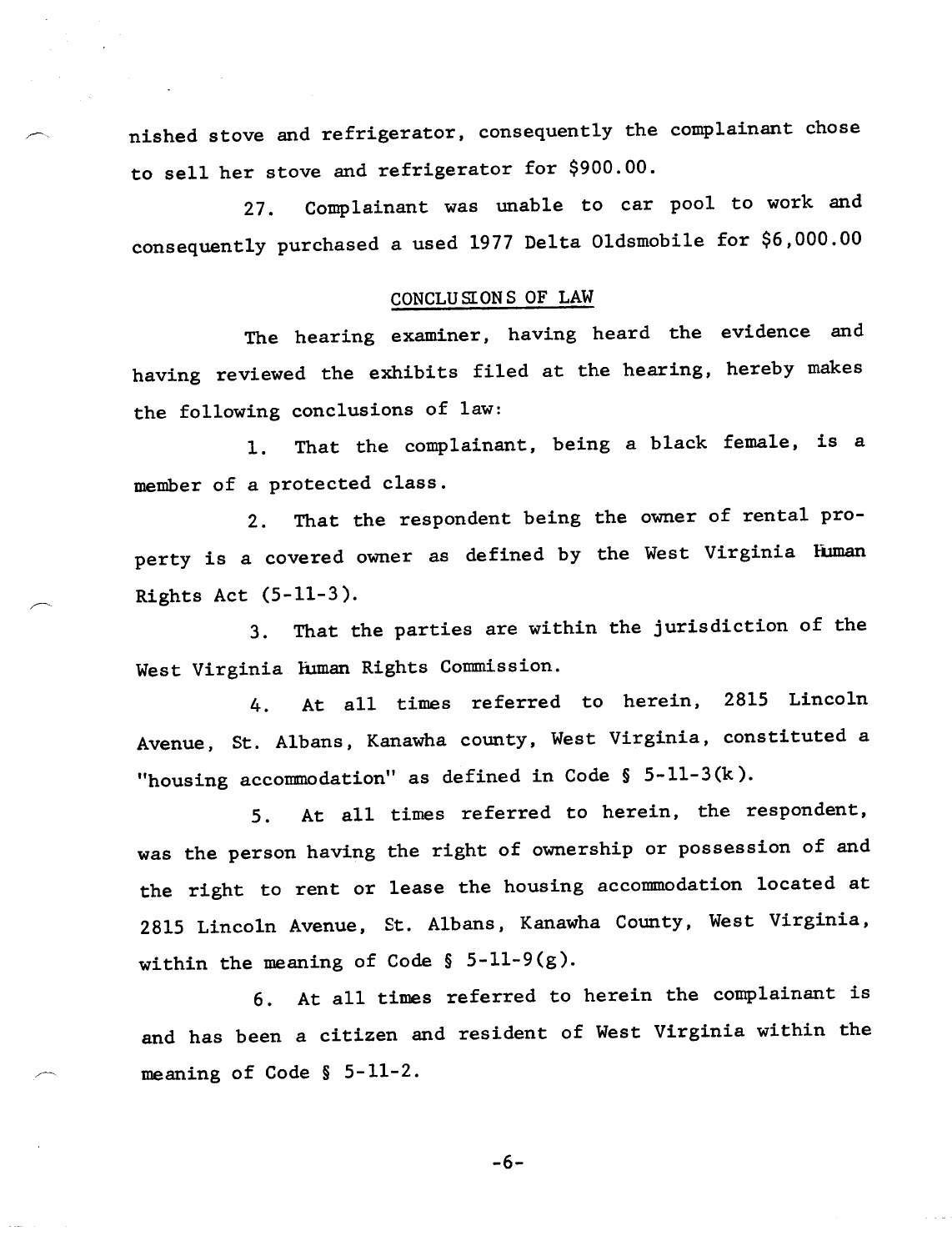That there is sufficient evidence to infer that the 7. complainant was, in fact, discriminated against because of her race.

Chapter 5, Article 11, Section 9 of the West Virginia Code states in part that:

> "It shall be an unlawful discriminatory practice..." (g) For the owner, lessee, sublessee assignee or managing agent of, or other person having the right of ownership or possession of or the right to sell, rent, lease, assign or sublease any housing accommodations or real property or hart or portion thereof, or any agent, or employee of any of them; or for any real estate broker, real estate salesman, or employee or agent thereof:

> $(1)$  To refuse to sell, rent, lease, assign or sublease or otherwise to deny to or withhold from any person or group of persons any housing accommodations or real property, or part of portion thereof, because of race, religion, color national origin, ancestry, sex, blindness or handicap of such person or group of persons Provided, that this provision shall not require any person named herein to rent, lease, assign or sublease any housing accommodations or real property, or any portion thereof to both sexes property, or any portrol energy such housing where the facilities of such housing<br>accommodations or real property, or any portion thereof, are suitable for only one sex;

> (2) To discriminate against any person or group of persons because of the race, religion, color, national origin, ancestry, sex, blindness color, hational origin, dressel, som, remember or group of persons in of handicap of such person of group of persons. rental or lease of any housing accommodations or real property, or part or portion thereof, or i the furnishing of facilities or services in connection therewith;

> (3) To print, publish, circulate, issue, (3) To princ, publish, cricurate, 2004<br>display, post or mail, or cause to be printe quispiay, post of mail, of cadde to be primited<br>published, circulated, issued, displayed, poste published, circulated, issued, displayed, posses or maried any statement, advertiblement, permitfor the purchase, rental, lease, assignment or for the purchase, fental, fease, assignment. property, or part or portion thereof, or to make any record or inquiry in connection with the

> > $-7-$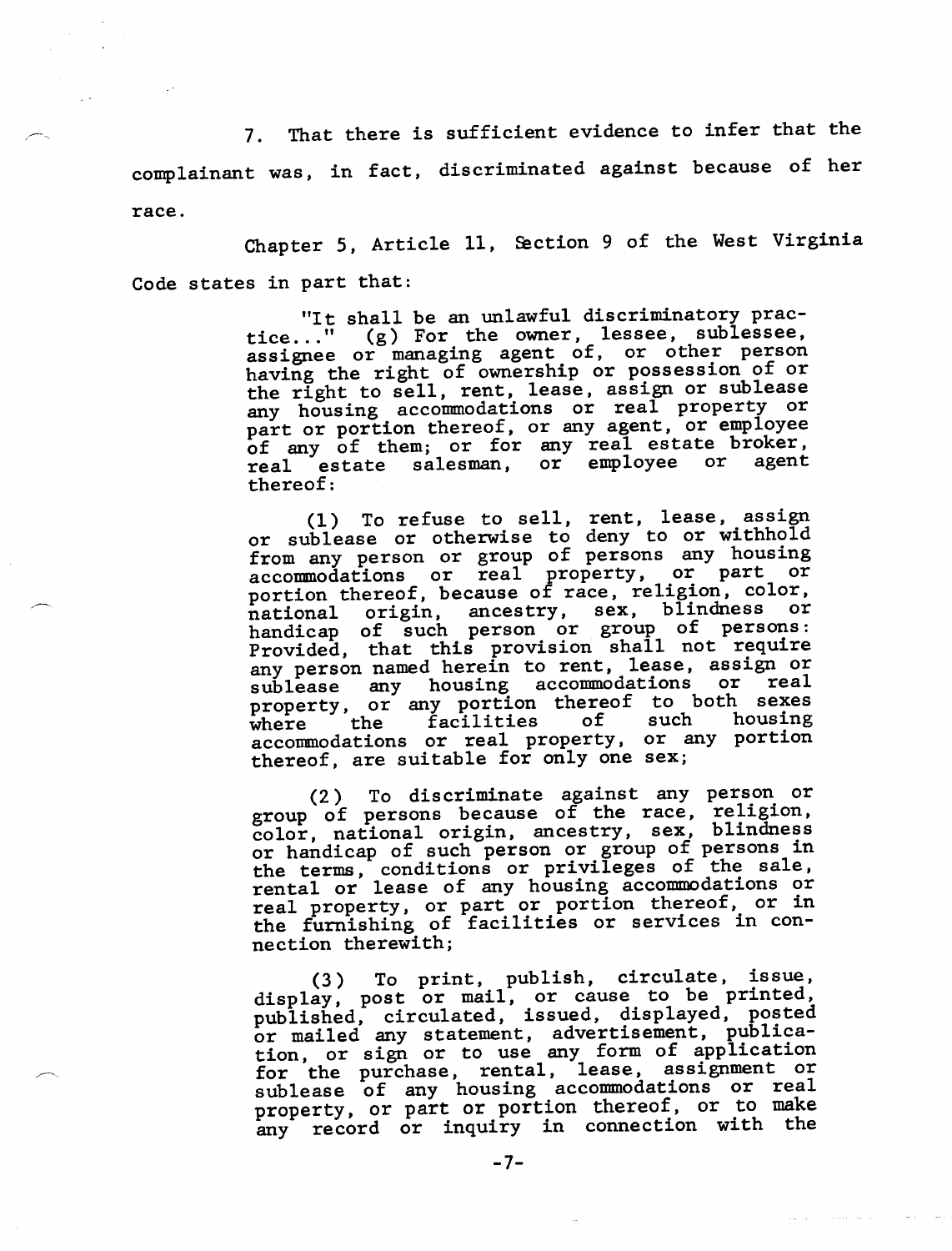prospective purchase, rental, lease, assignment or ublease of any housing accommodations of real property or part or portion thereof, which expresses, directly or indirectly, any discrimination as to race, religion, color, national origin, ancestry, sex, blindness or handicap or any intent to make any such discrimination and the production of my statement, advertisement, publicity, sign, form of application, record or inquiry purporting to be made by any such person shall be prima facie evidence in any action that the same was authorized by such person: Provided, that with respect to sex discrimination, this provision shall not apply to any person named herein whose housing accommodations or real property, or any portion thereof, have facilities which are suitable for only one sex."

The forceful language used by the Legislature mandates State of the eradication of unlawful discrimination. West Virginia Human Rights Com. v. Pauley, 9 EPD § 10, 103 (W.Va. 1975 ).

Complainant need not prove that the respondent acted it is enough if with specific intent to violate the laws: respondent's acts and conduct had the effect of discriminatori1y denying housing opportunities to a minority home seeker.  $\underline{\text{U.S. v.}}$ Real Estate Development Corp., 347 F. Supp 776 (N.D. Miss. 1972).

It is clear from the evidence that the complainant made an inquiry to the advertisement in the newspaper, and at the time of said inquiry was told that the house was available and an appointment was made.

The treatment afforded complainant by the respondent after being contacted concerning the rental of 2815 Lincoln Avenue, St. Albans, Kanawha County, West Virginia, amounted to a refusal to rent that housing accommodation on the basis of race,

 $-8-$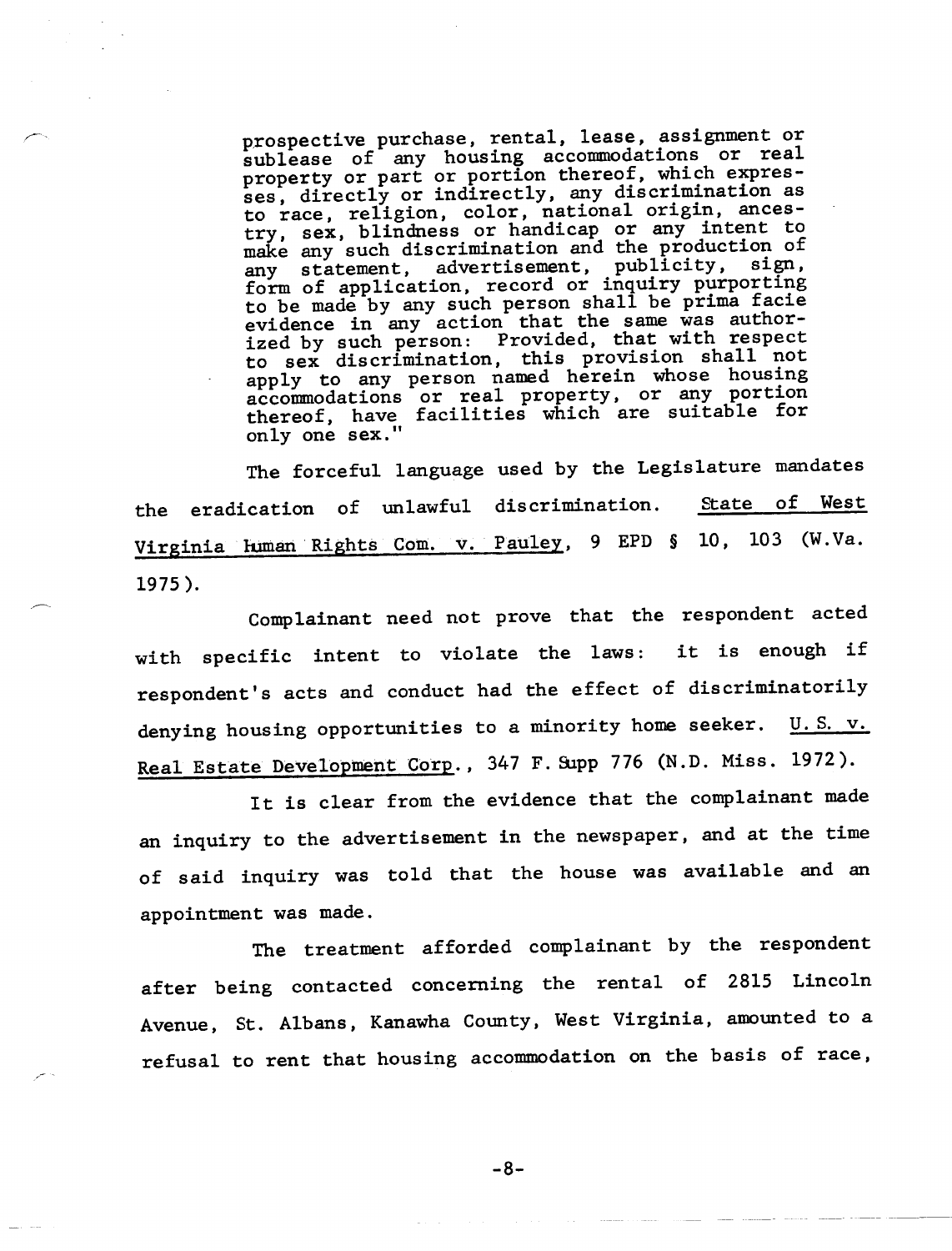constituting an unlawful discriminatory practice in violation of W.Va. Code §  $5-11-9$  (g)(1).

Upon her arrival and tour of the house, the complainant was informed that the respondent had already accepted a deposit from a single parent. This, of course, would be a nondiscriminatory reason for not renting the house to the complainant. Eowever, one must look to the entire sequence of events to get the total picture. When the complainant called back two days later she was informed that the respondent would not rent to people with children, which was contrary to the advertisement in the newspaper and to the sign in the window of the rental home. Furthermore, Mrs. Atkins observing the respondent throwing away the piece of paper with the complainant's name and telephone number on it clearly indicates that the respondent had no intentions of renting the rental home to the complainant.

Having some concerns about this, the complainant filed a complaint with the West Virginia Human Rights Commission who sent testers to the address of the respondent to inquire as to whether or not the rental home was available. While the results of the testing were not introduced into evidence, nevertheless, as a result of the investigation, a complaint was served upon the respondent. Upon serving the complaint, the respondent made several racial remarks which corroborates the complainants contention that the respondent never intended to rent her the house. Aware of the subtle ways in which housing opportunities can be denied minorities, courts have consistently been skeptical

-9-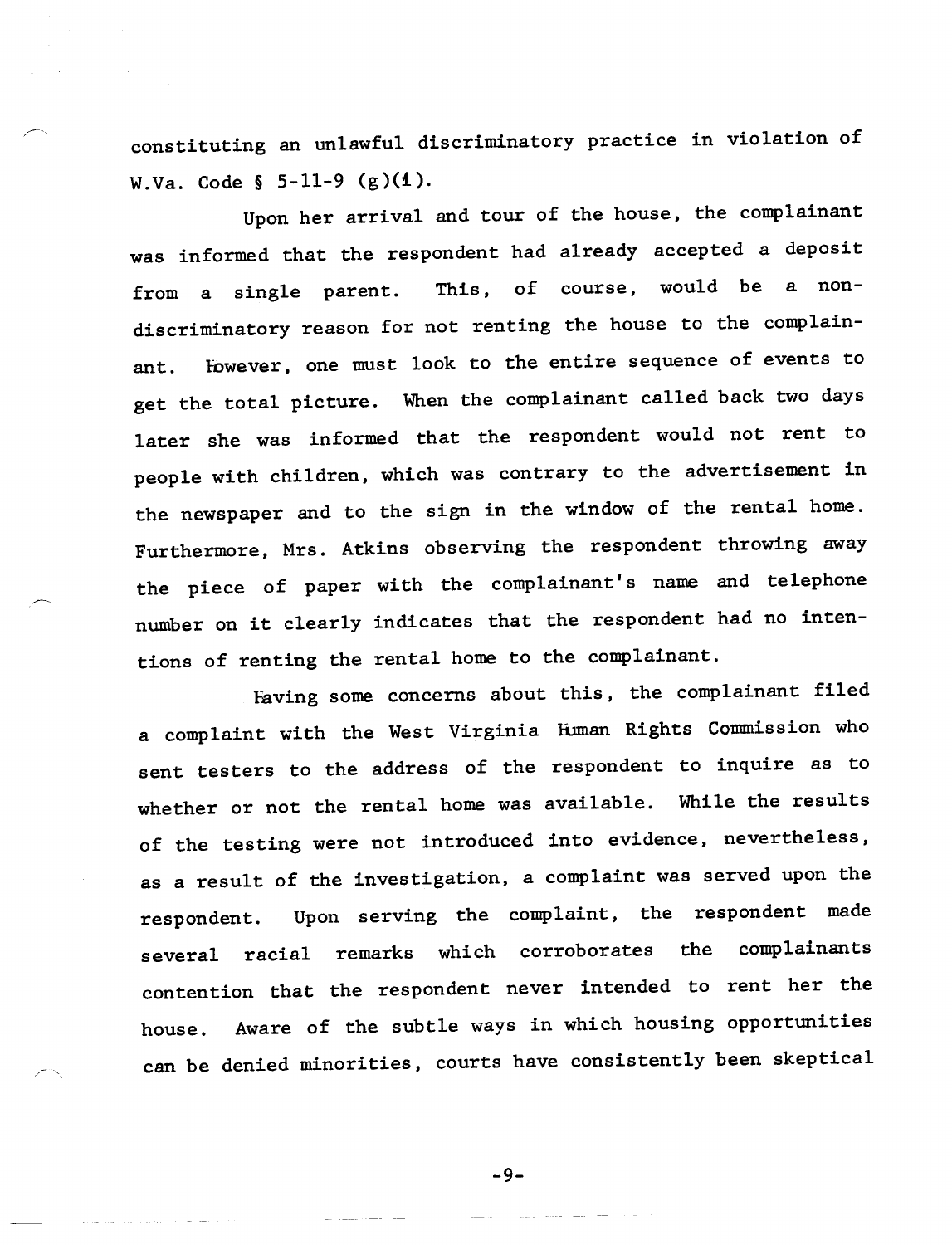of subjective excuses for turning away minorities. Newbem  $v$ . Lake Loulie, Inc., 308 F. Supp 407 (S.D. Ohio 1968); Stevens v. Dobs, Inc., 483 F2d 82 (4th Cir. 1973); United States v. Real Estate Development Corporation, 372 F. Supp 766 (M.P. Miss 1972).

In interpreting almost identical language in the Federal Fair lbusing Act (42 USC § 3604[a]) the United States district Court of the Northern District of California held that acts which are designated to discourage or frustrate black apartment hunters are just as discriminatory as outright rejection. United States v. Youritan Construction Co., 370 F. Supp 643 (N.D. Cal. 1973); United States v. Gooms, 348 F. Supp 1130 (M.D. Fla. 1972).

It is clear from the evidence that the respondent unlawfully discriminated against the complainant informing her over the telephone that the apartment was available for rent, showing her the apartment and then refusing her the apartment under some pretext that she would not rent to people with children.

The complainant having established a prima facie case of discrimination, the burden shifted to the respondent to offer evidence sufficient to rebut the prima facie case. Clearly, the respondent's evidence fails to rebut the prima facie case established by the complainant.

Therefore, it is the finding of this examiner that the respondent was guilty of acts of discrimination toward the com-

 $-10-$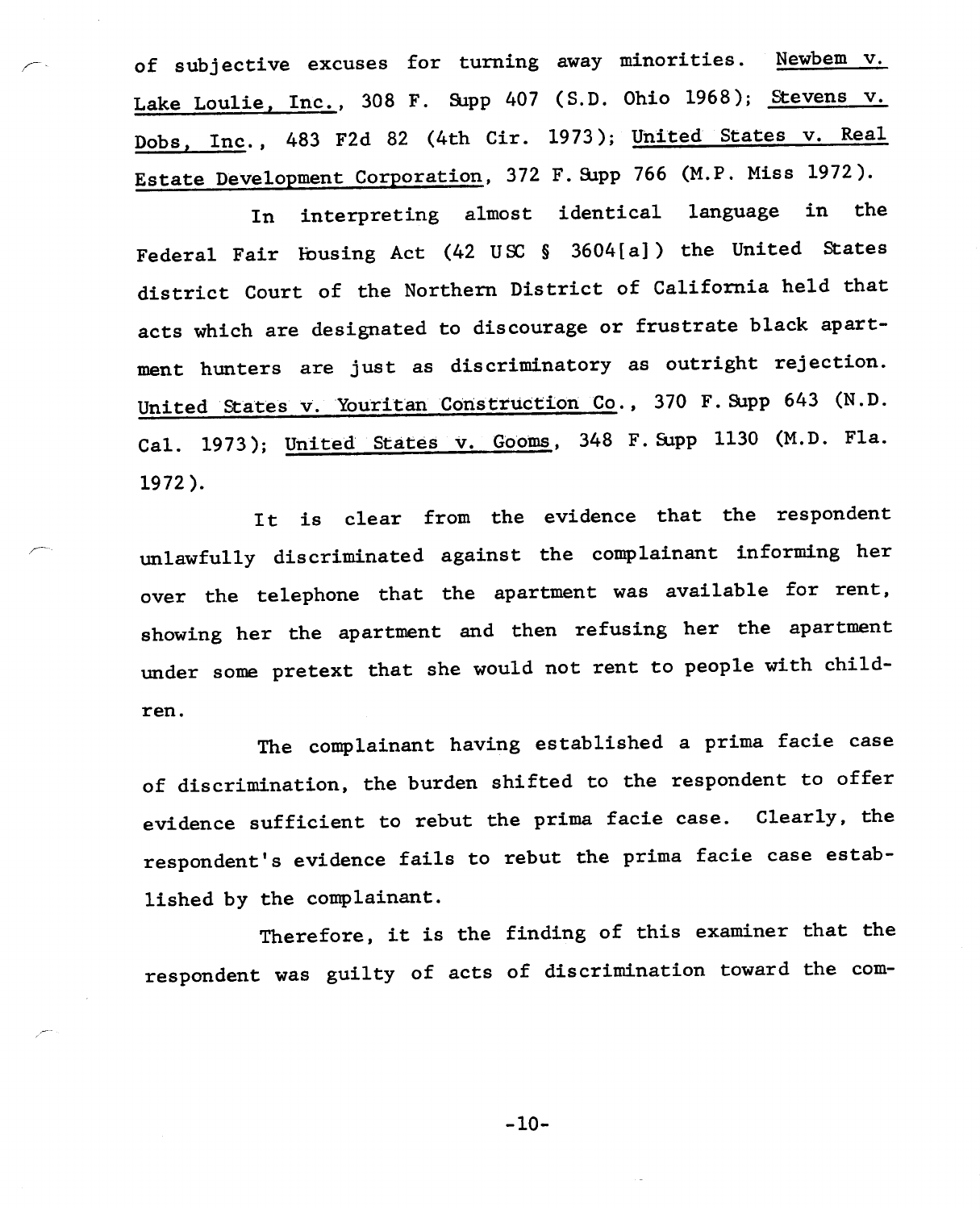p1ainant within the meaning of the provisions of the West Virginia Hwman Rights Act. (5-11-9(g)(1))

As a result of the illegal discriminatory actions of the respondent, complainant incurred pecuniary loss by reason of having to search out and acquire an alternate housing accommodation.

The question now shifts as to what damages has the complainant sustained as a result of the acts of discrimination. The Euman Rights Commission has the authority to make an award of monetary damages to a victim of unlawful discrimination, however, damages can only be awarded upon proof of a monetary loss. State of West Virginia Human Rights Comm. v. Pauley, 158 W.Va. 495, 212 SE2d 77 (1975). The purpose of awarding damages under the West Virginia Fuman Rights Act is to "make whole" the victim of the discriminatory act.

As noted in the findings of fact, the complainant leased the house in the Cross Lanes area for the monthly rental of \$275.00 per month or \$30.00 per month more than the monthly rental of the respondent's house. Since the rental period would have been for at least one year, the out of pocket damages sustained on behalf of the complainant amounted to \$360.00 for the initial rental period.

The complainant contends that she had to sell her stove and refrigerator and purchase a second car, and that she should be compensated for this as damages. I cannot agree with this. The fact that she sold her stove and refrigerator was a decision

 $-11-$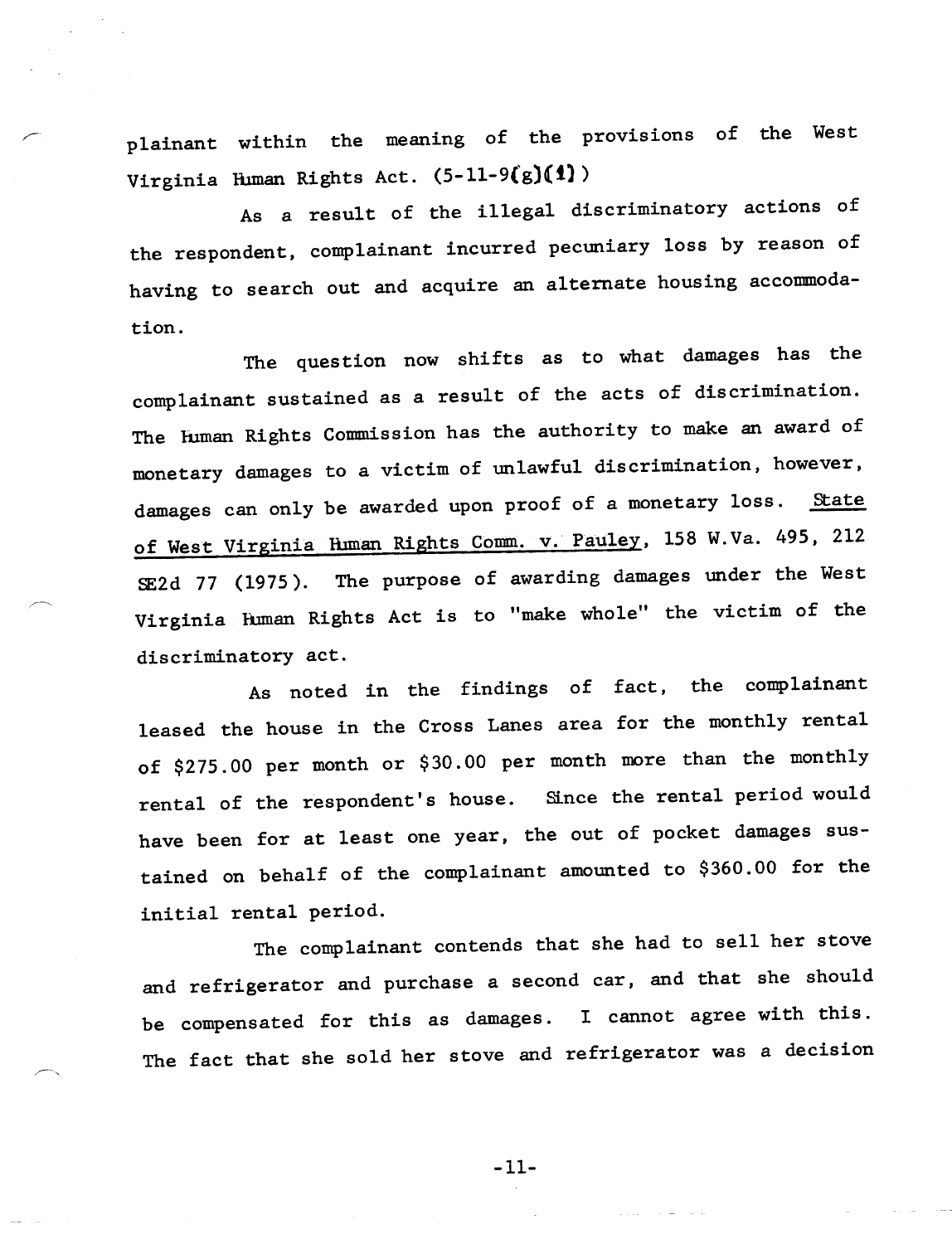she made herself and to allege them as damages is too remote in this examiner's opinion. The same rationalization prevails in the case of the purchase of the automobile. The complainant benefited from the car which she says she still has. Therefore, it is this examiner's opinion that the complainant's out of pocket damages amounts to \$360.00.

In this respect, the examiner awards compensatory damages in the amount of \$360.00.

The law in West Virginia is clear that the West Virginia fuman Rights Comnission may award to the complainant incidental damages as compensation for humiliation and embarrassment. State Human Rts. Com. v. Pearlman, 239 SE2d 145 (1977). Although Pearlman clearly demonstrates the Commission's power to award compensatory damages for humiliation, embarrassment and emotional and mental distress and the loss of dignity on account of any discriminatory act on the part of the respondent, that authority should be exercised with restraint depending upon the facts and circumstances of each case and the amount of proof of such humiliation and embarrassment. In this case, the only testimony regarding this element was the testimony of the complaint. No other witness testified as to the embarrassment or humiliation of the complainant. Ms. Atkins couldn't remember what effect it had on the complainant. In view of this, the hearing examiner is reluctant to award an amount as argued by counsel for the complainant. In this respect, after considering all the evidence, especially the testimony of the complainant

 $-12-$